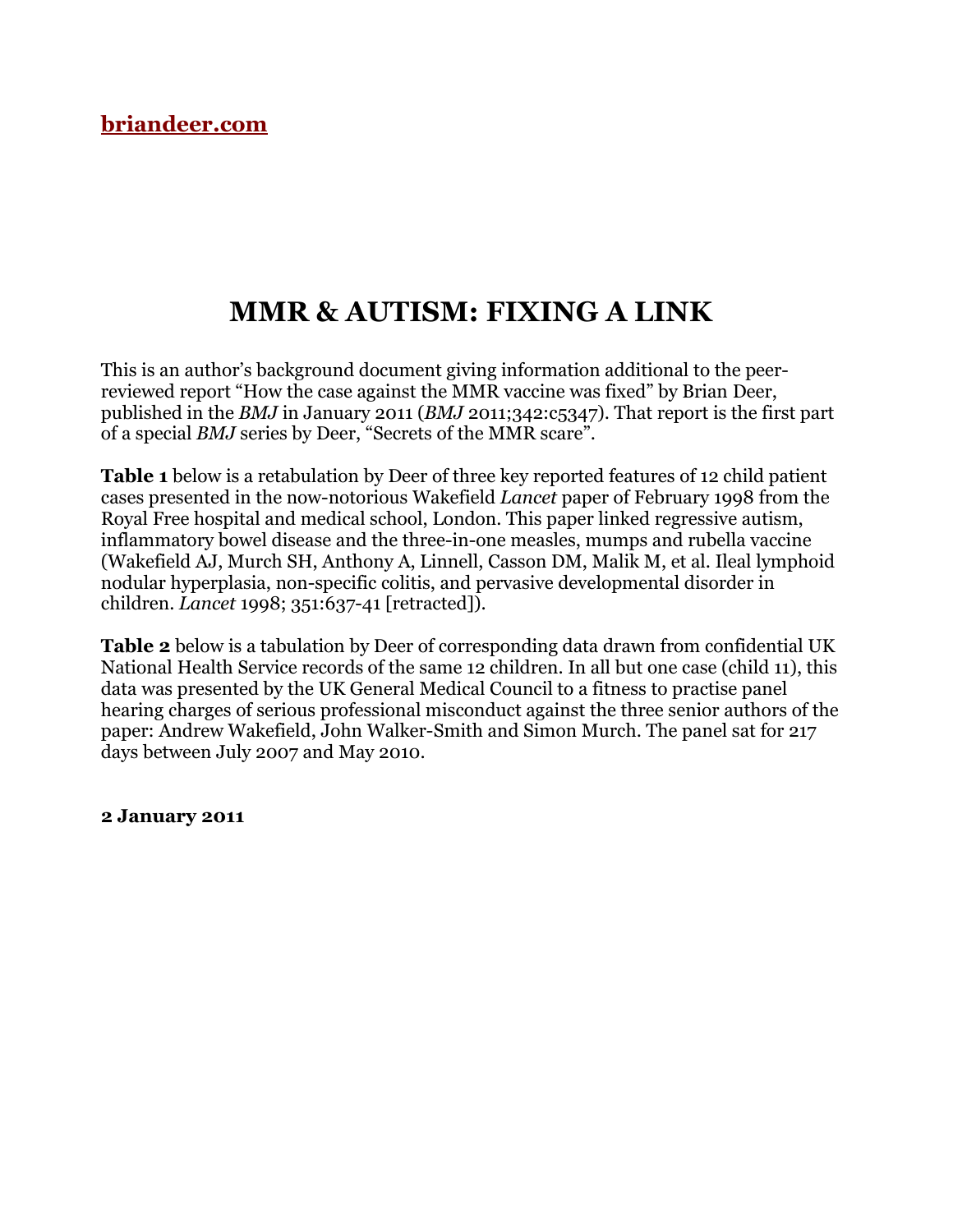**Funding acknowledgments** Brian Deer's investigation, which led to the General Medical Council inquiry, was funded by The Sunday Times of London and the Channel 4 television network. Reports by Deer in the *BMJ* were commissioned and paid for by the journal. No other funding was received, apart from legal costs paid to Deer by the Medical Protection Society on behalf of Andrew Wakefield.

To contrast the tables online, reduce to whole-page view, and use *page up* and *page down* keys. Use the mouse on reference numbers to consult footnotes. If downloaded, the tables can be viewed side-by-side in page display.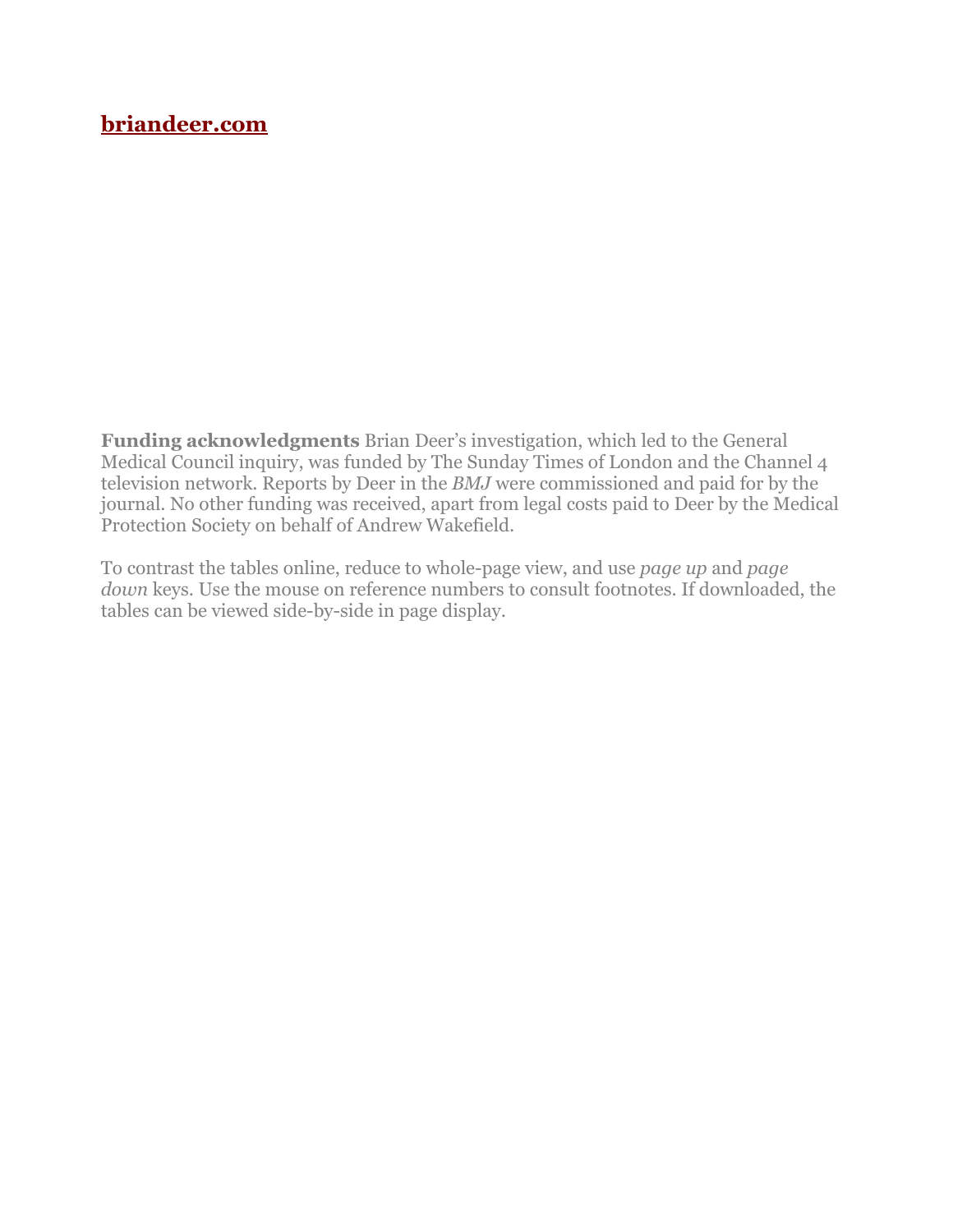| <b>Table 1</b>     | Wakefield et al, the Lancet, February 1998 |                                  |                                          |                                           |  |
|--------------------|--------------------------------------------|----------------------------------|------------------------------------------|-------------------------------------------|--|
| Child <sup>1</sup> | (a) Regress<br>autism <sup>2</sup>         | (b) N/S<br>collitis <sup>3</sup> | $(c)$ Within <sup>4</sup><br>days of MMR | <b>All three</b><br>features <sup>5</sup> |  |
| 1                  | yes <sup>6</sup>                           | yes <sup>7</sup>                 | yes <sup>8</sup>                         | yes                                       |  |
| $\mathbf{2}$       | yes <sup>9</sup>                           | yes <sup>10</sup>                | yes <sup>11</sup>                        | yes                                       |  |
| 3                  | yes <sup>12</sup>                          | yes <sup>13</sup>                | yes <sup>14</sup>                        | yes                                       |  |
| 4                  | yes <sup>15</sup>                          | yes <sup>16</sup>                | yes <sup>17</sup>                        | yes                                       |  |
| 5                  | yes <sup>18</sup>                          | yes <sup>19</sup>                | no <sup>20</sup>                         | no                                        |  |
| 6                  | Yes <sup>21</sup>                          | Yes <sup>22</sup>                | Yes <sup>23</sup>                        | yes                                       |  |
| 7                  | Yes <sup>24</sup>                          | no <sup>25</sup>                 | yes <sup>26</sup>                        | no                                        |  |
| 8                  | $\mathsf{no}^\mathsf{27}$                  | Yes <sup>28</sup>                | yes <sup>29</sup>                        | no                                        |  |
| 9                  | $\mathbf{no}^{\mathbf{30}}$                | Yes <sup>31</sup>                | $\mathbf{no}^{32}$                       | no                                        |  |
| 10                 | $\mathbf{no}^{33}$                         | yes <sup>34</sup>                | $\mathbf{no}^{35}$                       | no                                        |  |
| 11                 | yes <sup>36</sup>                          | yes <sup>37</sup>                | yes <sup>38</sup>                        | yes                                       |  |
| 12                 | yes <sup>39</sup>                          | yes <sup>40</sup>                | no <sup>41</sup>                         | no                                        |  |
|                    | 9/12                                       | 11/12                            | 8/12                                     | 6/12                                      |  |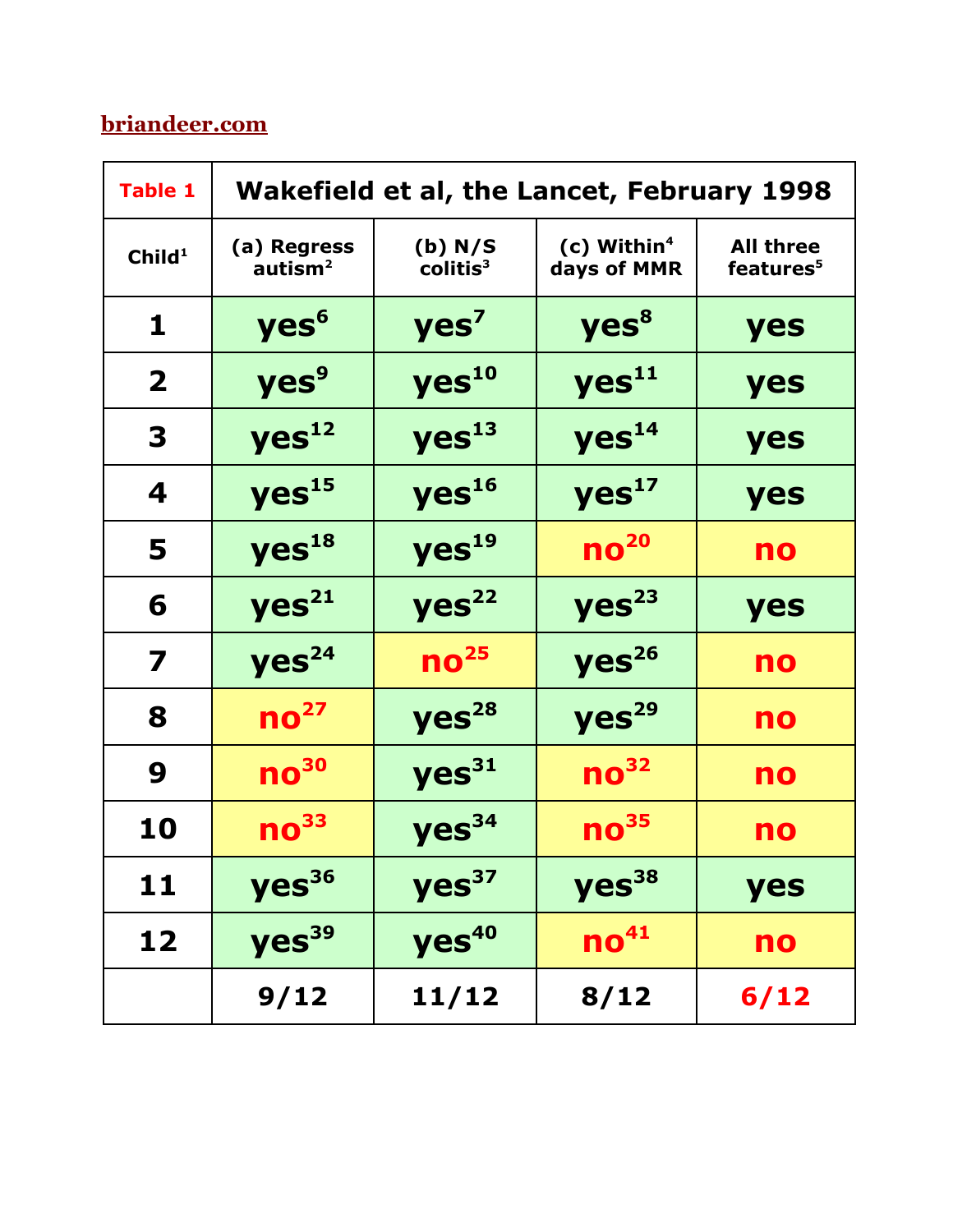| <b>Table 2</b> | NHS, including Royal Free hospital, records |                                   |                                           |                                            |  |
|----------------|---------------------------------------------|-----------------------------------|-------------------------------------------|--------------------------------------------|--|
| <b>Child</b>   | (a) Regress<br>autism <sup>42</sup>         | (b) N/S<br>collitis <sup>43</sup> | $(c)$ Within <sup>44</sup><br>days of MMR | <b>All three</b><br>features <sup>45</sup> |  |
| ${\bf 1}^{46}$ | $2^{47}$                                    | yes <sup>48</sup>                 | $no49$                                    | no                                         |  |
| $2^{50}$       | yes <sup>51</sup>                           | yes <sup>52</sup>                 | $\mathsf{no}^{\mathsf{53}}$               | no                                         |  |
| $3^{54}$       | $2^{55}$                                    | $no56$                            | $2^{57}$                                  | no                                         |  |
| $4^{58}$       | $2^{59}$                                    | $no60$                            | $\mathsf{no}^\mathsf{61}$                 | no                                         |  |
| $5^{62}$       | $2^{63}$                                    | $no64$                            | $\mathbf{no}^{\mathbf{65}}$               | no                                         |  |
| $6^{66}$       | $\mathbf{no}^{\mathrm{67}}$                 | yes <sup>68</sup>                 | $2^{69}$                                  | no                                         |  |
| $7^{70}$       | $\mathsf{no}^{\mathsf{71}}$                 | no <sup>72</sup>                  | $\mathsf{no}^\mathsf{73}$                 | no                                         |  |
| $8^{74}$       | no <sup>75</sup>                            | no <sup>76</sup>                  | no <sup>77</sup>                          | no                                         |  |
| $9^{78}$       | <b>no</b> <sub>79</sub>                     | no <sup>80</sup>                  | $\mathbf{no}^{\mathrm{81}}$               | no                                         |  |
| $10^{82}$      | $\mathbf{no}^{\mathbf{83}}$                 | $\mathsf{no}^\mathsf{84}$         | no <sup>85</sup>                          | no                                         |  |
| $11^{86}$      | $7^{87}$                                    | $\mathsf{no}^\mathsf{88}$         | $\mathsf{no}^{\mathsf{89}}$               | no                                         |  |
| $12^{90}$      | $\mathbf{no}^{\mathbf{91}}$                 | no <sup>92</sup>                  | $\mathbf{no}^{93}$                        | no                                         |  |
|                | ? 6/12                                      | 3/12                              | ?2/12                                     | 0                                          |  |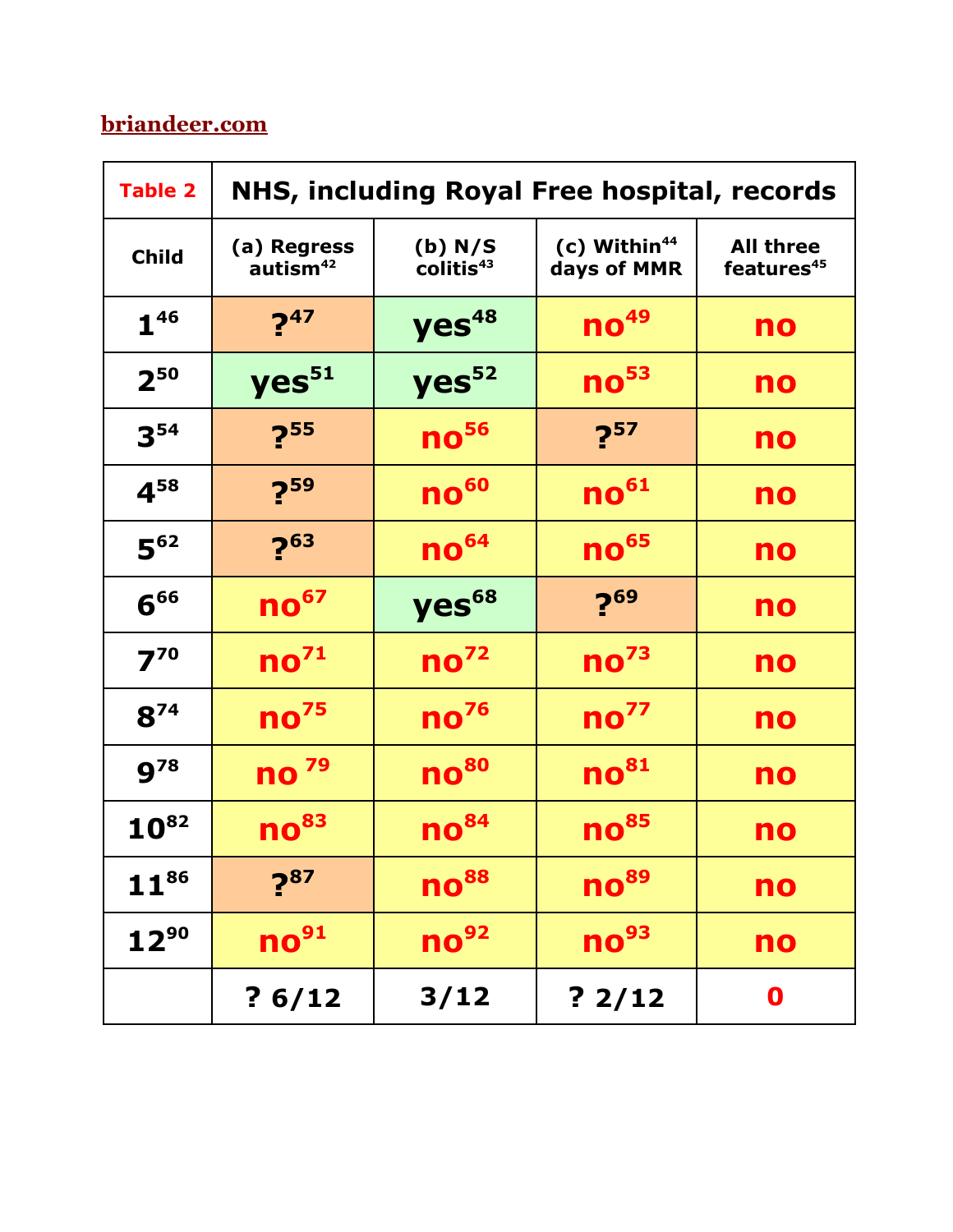<span id="page-4-0"></span>1 Children are numbered as in Wakefield AJ, Murch SH, Anthony A, Linnell, Casson DM, Malik M, et al. Ileal lymphoid nodular hyperplasia, non-specific colitis, and pervasive developmental disorder in children. *Lancet* 1998; 351:637-41 [retracted].

<span id="page-4-1"></span>2 Regressive developmental disorder - autism. From *Wakefield et al*, table 1. The paper's first sentence states: "We investigated a consecutive series of children with chronic enterocolitis and regressive developmental disorder." The regressive developmental disorder is tabulated as "autism" in nine cases. In study protocols, explanatory material for parents and clinicians, and post-publication commentary, Wakefield sometimes uses references to regressive autism interchangeably with "disintegrative disorder", although this is, in fact, professionally recognised to be a different disorder. The paper stipulates that the 1994 American Psychiatric Association's DSMIV criteria were used. One patient, child 9, is tabulated as having an "autistic spectrum disorder", indicating that the authors understood the nosology of ASDs and did not wrongly understand all ASDs to be "autism". In a contemporaneous document issued to doctors by Wakefield during the study period, titled "Rationale for our investigation of children with regressive autism and bowel symptoms", he explained of the project: "Finally we hope that the possible role of MMR will be elucidated and that further insights into the pathogenesis of regressive autism will be provided."

<span id="page-4-2"></span>3 Non-specific colitis. This is a clinically significant inflammatory bowel disease, most often pending allocation to either Crohn's disease or non-specific colitis. It is commonly associated with bloody stools, failure to thrive and/or raised inflammatory markers. From *Wakefield et al*, table 1. The use of this terminology in the paper is at variance with professional practise multiple reference sources and is discussed in: Deer B, Wakefield's "autistic enterocolitis" under the microscope. *BMJ* 2010; 340:838-41.

<span id="page-4-3"></span>4 Time to what the paper calls the "first behavioural symptom". From *Wakefield et al*, table 2. This "symptom" is also described in the paper as a "behavioural feature". The paper states that in 8 of 12 cases the onset of the first behavioural symptom occurred within 14 days of MMR vaccination, which (explaining table 2 in the paper's "results" section) is described as "the apparent precipitating event". The mean time to onset is given in the paper as 6.3 days. This is apparently derived from alleged parental recollections, generally some years after the child's vaccination. The information, however, is not left as the mere reporting of parental allegations. These times to onset are adopted by the authors as fact in the paper's findings, results, tables and interpretation, including in statistical calculations. "Behavioural symptom" is not defined in the paper, but a briefing issued jointly by the Royal Free medical school and hospital, London (under whose aegis the study was published) on the *Lancet* paper's cover date, explains of the children: "They were withdrawn, they could not communicate or socialise in the normal way and avoided eye contact... Behavioural changes included repetitive behaviour, disinterest in play or headbanging." In a video news release, issued by the school and hospital to promote the research claims, Wakefield explained: "Well, the interesting thing is that the damage, the behavioural or developmental change tends to occur quite soon after administration, and this is where, why parents or GPs or paediatricians have been able to make the link, the association with MMR."

<span id="page-4-4"></span>5 All three tabulated features: regressive autism, non-specific colitis and the onset of the first behavioural symptom within 14 days of MMR.

<span id="page-4-5"></span>6 Regressive developmental disorder - autism.

<span id="page-4-6"></span>7 Acute caecal cryptitis and chronic non-specific colitis.

<span id="page-4-7"></span>8 1 week.

<span id="page-4-8"></span>9 Regressive developmental disorder - autism.

<span id="page-4-9"></span><sup>10</sup> Acute and chronic non-specific colitis; reactive ileal lymphoid hyperplasia.

<span id="page-4-10"></span> $11$  2 weeks.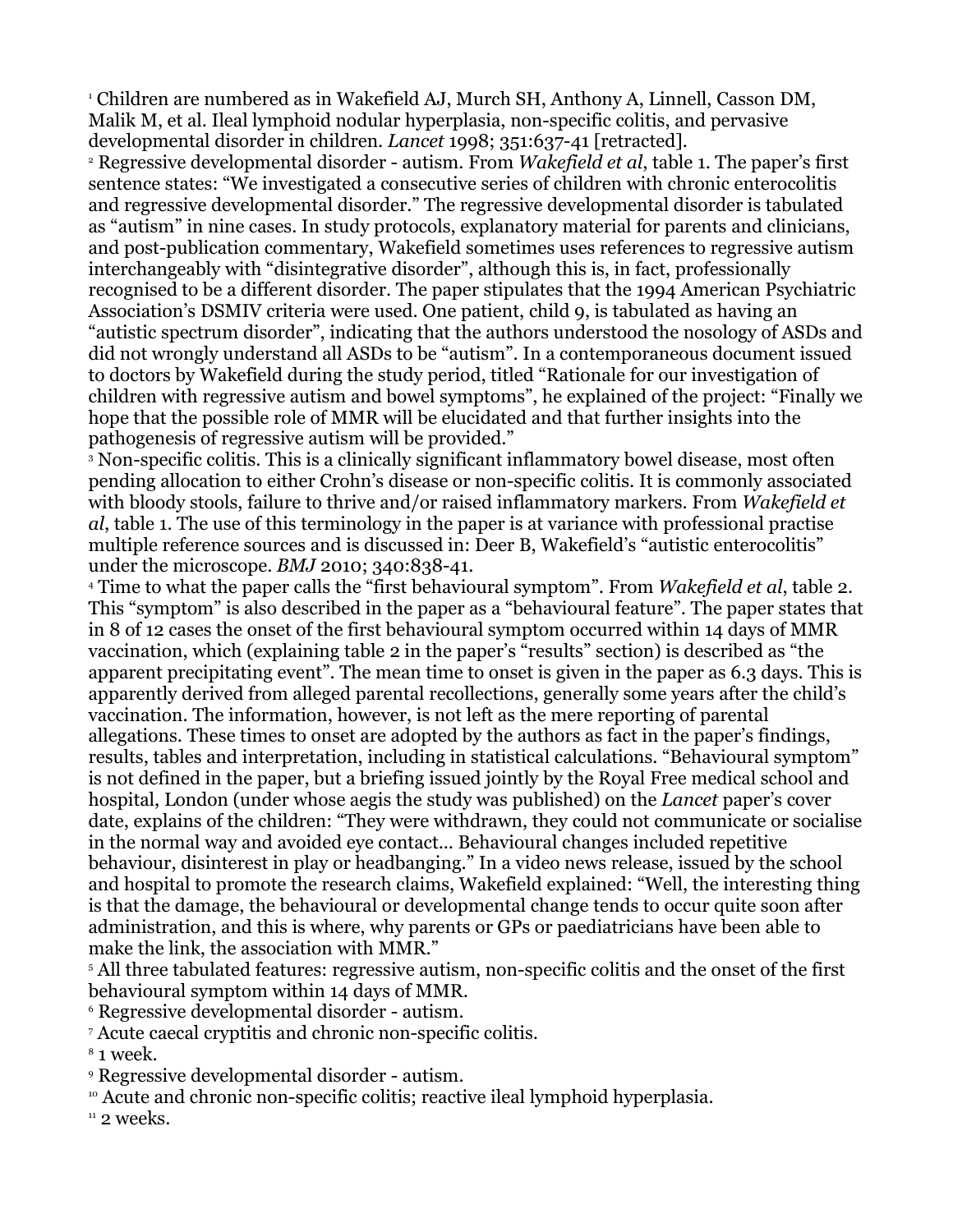<span id="page-5-0"></span><sup>12</sup> Regressive developmental disorder - autism.

<span id="page-5-2"></span><span id="page-5-1"></span><sup>13</sup> Acute and chronic non-specific colitis; reactive ileal and colonic lymphoid hyperplasia. <sup>14</sup> 48 h.

<span id="page-5-3"></span><sup>15</sup> Regressive developmental disorder - autism? Disintegrative disorder?

<span id="page-5-4"></span><sup>16</sup> Chronic non-specific colitis; reactive ileal and colonic lymphoid hyperplasia.

<span id="page-5-5"></span><sup>17</sup> Measles vaccine at 15 months followed by slowing in development. Dramatic deterioration in behaviour immediately after MMR at 4.5 years.

<span id="page-5-6"></span><sup>18</sup> Regressive developmental disorder - autism.

<span id="page-5-7"></span><sup>19</sup> Chronic non-specific colitis; reactive ileal lymphoid hyperplasia.

<span id="page-5-8"></span><sup>20</sup> Self-injurious behaviour started at 18 months. The table cites the "exposure identified by parents or doctor" to be "None - MMR at 16 months".

<span id="page-5-9"></span><sup>21</sup> Regressive developmental disorder - autism.

<span id="page-5-10"></span><sup>22</sup> Acute and chronic non-specific colitis; reactive ileal lymphoid hyperplasia.

<span id="page-5-11"></span> $23$  1 week.

<span id="page-5-12"></span><sup>24</sup> Regressive developmental disorder - autism.

<span id="page-5-13"></span><sup>25</sup> Normal.

<span id="page-5-14"></span> $26$  24 h.

<span id="page-5-15"></span><sup>27</sup> Regressive developmental disorder - post-vaccinial encephalitis?

<span id="page-5-16"></span><sup>28</sup> Acute and chronic non-specific colitis; reactive ileal lymphoid hyperplasia.

<span id="page-5-17"></span> $29$  2 weeks.

<span id="page-5-18"></span><sup>30</sup> Regressive developmental disorder - autistic spectrum disorder.

<span id="page-5-19"></span><sup>31</sup> Chronic non-specific colitis; reactive ileal and colonic lymphoid hyperplasia.

<span id="page-5-20"></span><sup>32</sup> 1 week (MMR 2 months previously). The table cites the "exposure identified by parents or doctor" to be "recurrent otitis media".

<span id="page-5-21"></span><sup>33</sup> Regressive developmental disorder - post-viral encephalitis?

<span id="page-5-22"></span><sup>34</sup> Chronic non-specific colitis; reactive ileal lymphoid hyperplasia.

<span id="page-5-23"></span><sup>35</sup> 24 h. The table cites the "exposure identified by parents or doctor" to be "Measles" (previously vaccinated with MMR)".

<span id="page-5-24"></span><sup>36</sup> Regressive developmental disorder - autism.

<span id="page-5-25"></span><sup>37</sup> Chronic non-specific colitis.

<span id="page-5-26"></span><sup>38</sup> 1 week.

<span id="page-5-27"></span><sup>39</sup> Regressive developmental disorder - autism.

<span id="page-5-28"></span><sup>40</sup> Chronic non-specific colitis; reactive colonic lymphoid hyperplasia.

<span id="page-5-29"></span><sup>41</sup> Loss of speech development and deterioration in language skills noted at 16 months. The

table cites the "exposure identified by parents or doctor" to be "None - MMR at 15 months". <sup>42</sup> Diagnosis at admission or on discharge from the Royal Free.

<span id="page-5-31"></span><span id="page-5-30"></span><sup>43</sup> As reported by the Royal Free hospital pathology service. In some cases, hospital clinical records were subsequently altered to reflect retrospective changes to diagnoses reached in the medical school, generally without explanation being given in the children's records.

<span id="page-5-32"></span><sup>44</sup> The first behavioural symptom within 14 days of MMR.

<span id="page-5-33"></span><sup>45</sup> All three tabulated features: regressive autism, non-specific colitis and the onset of the first behavioural symptom within 14 days of MMR.

<span id="page-5-34"></span> $46$  Male. Age  $3\frac{1}{2}$  at admission.

<span id="page-5-35"></span><sup>47</sup> No evidence of regression in child 1 has come to light, except for a GP letter apparently repeating what the mother said when seeking referral to Wakefield's project. She had supplied a note to the GP surgery stating: "I would like you to refer my son [1] to the below address immediately," citing "a severe metabolic disorder", naming John Walker-Smith, the Royal Free's professor of paediatric gastroenterology and the senior clinical author of the *Lancet* paper, and saying that the child "needs tests done". The Royal Free admission clerking note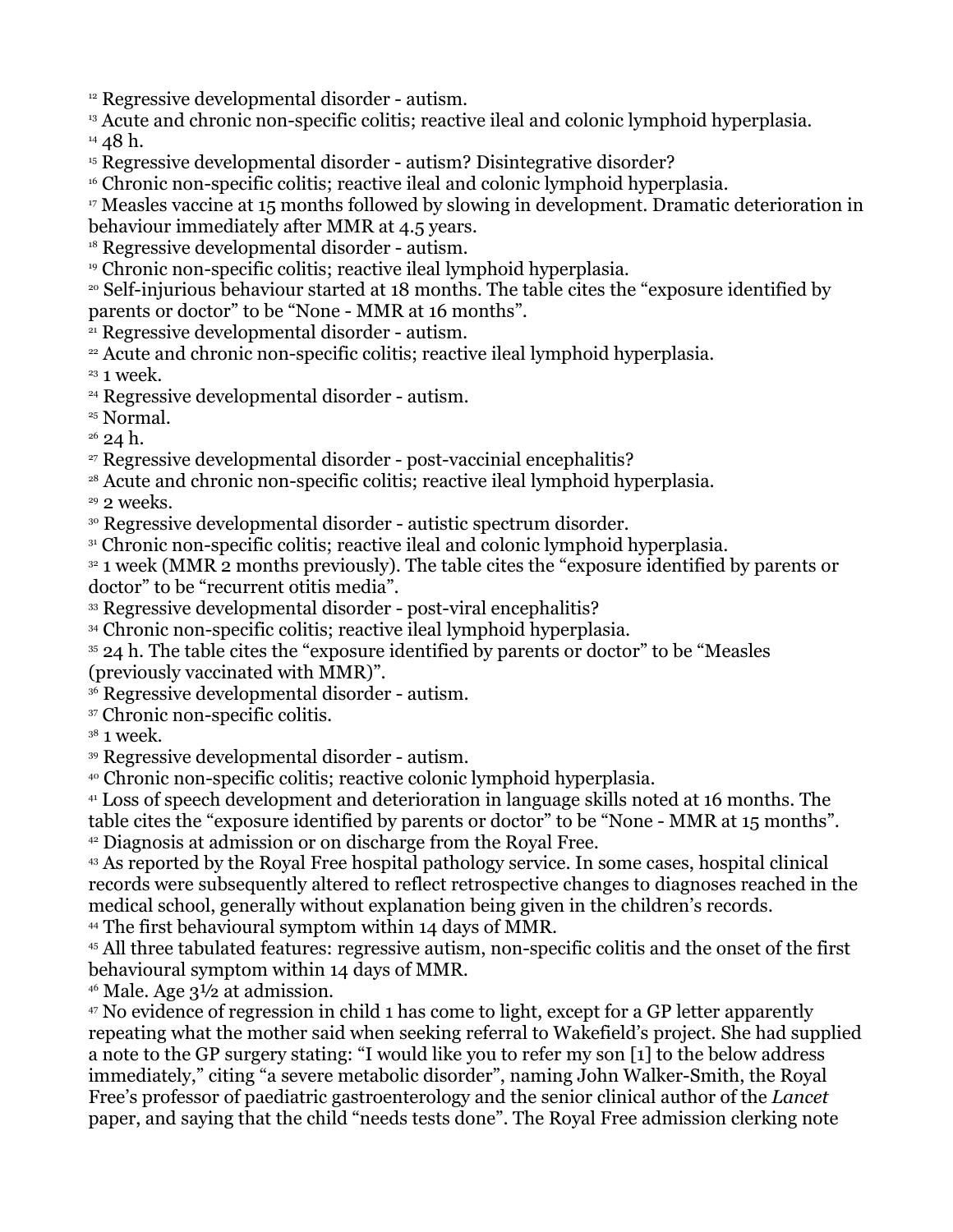says: "Complaining of classical autism diagnosed 1 year ago, diarrhoea, concern over deterioration of eyesight." The discharge summary says: "The main problems are of classical autism diagnosed a year ago, and of diarrhoea." The child first presented to the GP at age 9 months, with his mother concerned that he couldn't hear properly, and with a discharge from one ear. Repeated hearing tests found no abnormality. His older brother was diagnosed as autistic. A Royal Free (adult) neurologist took a history of normal development until "18 months or so".

<span id="page-6-0"></span><sup>48</sup> Histology report. "I. Sections show large bowel mucosa with a somewhat distorted lymphoglandular lesion with no histological abnormality. II. Large bowel mucosa with preserved architecture. There is a patchy chronic inflammatory infiltrate. There is a focus of transepithelial neutrophil migration (Cryptitis) with crypt abscess formation. No granulomas, ova or parasites are seen. III- IV. Sections show pieces of large bowel mucosa within normal histological limits." The pathology service comments: "Colonic series biopsies with focal active chronic inflammation in the caecum (II)." The ileum was not entered due to gross faecal loading. On a second, also unsuccessful, attempt, "scope trauma" was noted.

<span id="page-6-1"></span><sup>49</sup> Child 1 is recorded (as a parentally-recalled fact) only to have been "pale" 7-10 days after MMR.

<span id="page-6-3"></span><span id="page-6-2"></span><sup>50</sup> Male. Age 8 at admission. Previously seen at the same hospital clinic in London as child 9. <sup>51</sup> It is common to all accounts that child 2, vaccinated at 15 months, experienced several phases of severe regression. The discharge summary states: "The main problems are of developmental regression from 20 months of age, diarrhoea from 20 months of age and abdominal pain in the same period." Professor Sir Michael Rutter, who studied the records as an expert for the UK General Medical Council (GMC), told the GMC fitness to practise panel: "These are quite a heterogeneous group of cases. In some cases there is some evidence of regression. In child 2's case, quite marked and repeated."

<span id="page-6-4"></span><sup>52</sup> Histology report. "I. These are fragments of small bowel mucosa with mild chronic inflammation within the lamina propria. No granulomas are identified. II. [caecum] These are fragments of large bowel mucosa with a moderate chronic inflammatory infiltrate within the lamina propria. No granulomas are identified. III-V. All these specimens show fragments of large bowel mucosa with patchy increase of chronic inflammatory cells within the lamina propria and occasional prominent lymphoid follicle with a germinal centre within the ascending and transverse colon biopsies. An occasional focus of acute cryptitis is present within the ascending colon specimen and there is mild crypt distortion. No granulomas are identified. VI. [rectum] This is a fragment of large bowel mucosa with mild chronic inflammation of lamina propria and very focal cryptitis." The pathology service comments: "The mild patchy generalised increase in inflammatory cells with lymphoid aggregates and follicles is not very specific but could be in keeping with low grade quiescent inflammatory bowel disease." Child 2's ileo-colonic pathology, later diagnosed as food intolerance, showed "complete return to normal" on 8 weeks' enteral feeding, as reported in Walker-Smith JA, Davies SE, Murch SH, Wakefield AJ. Ileo-caecal lymphoid nodular hyperplasia non-specific ileo-colitis with regressive behavioural disorder and food intolerance: a case study, *J Pediatr Gastroenterol Nutr* 1997; 25 (suppl 1): S48.

<span id="page-6-5"></span><sup>53</sup> Despite an account taken verbally from the mother by the Royal Free's child psychiatrist that "head banging" and "screaming" occurred within two weeks of MMR, this is unsupported by any contemporaneous document. Accounts, including the mother's, after the child's full records were later extensively reviewed for litigation, put these symptoms, which she said were the first, months after MMR. No developmental issues were recorded proximate to vaccination. Interviewed by Deer, the mother said that head banging and screaming began up to six months later. The hospital's discharge summary dates the first regression from 20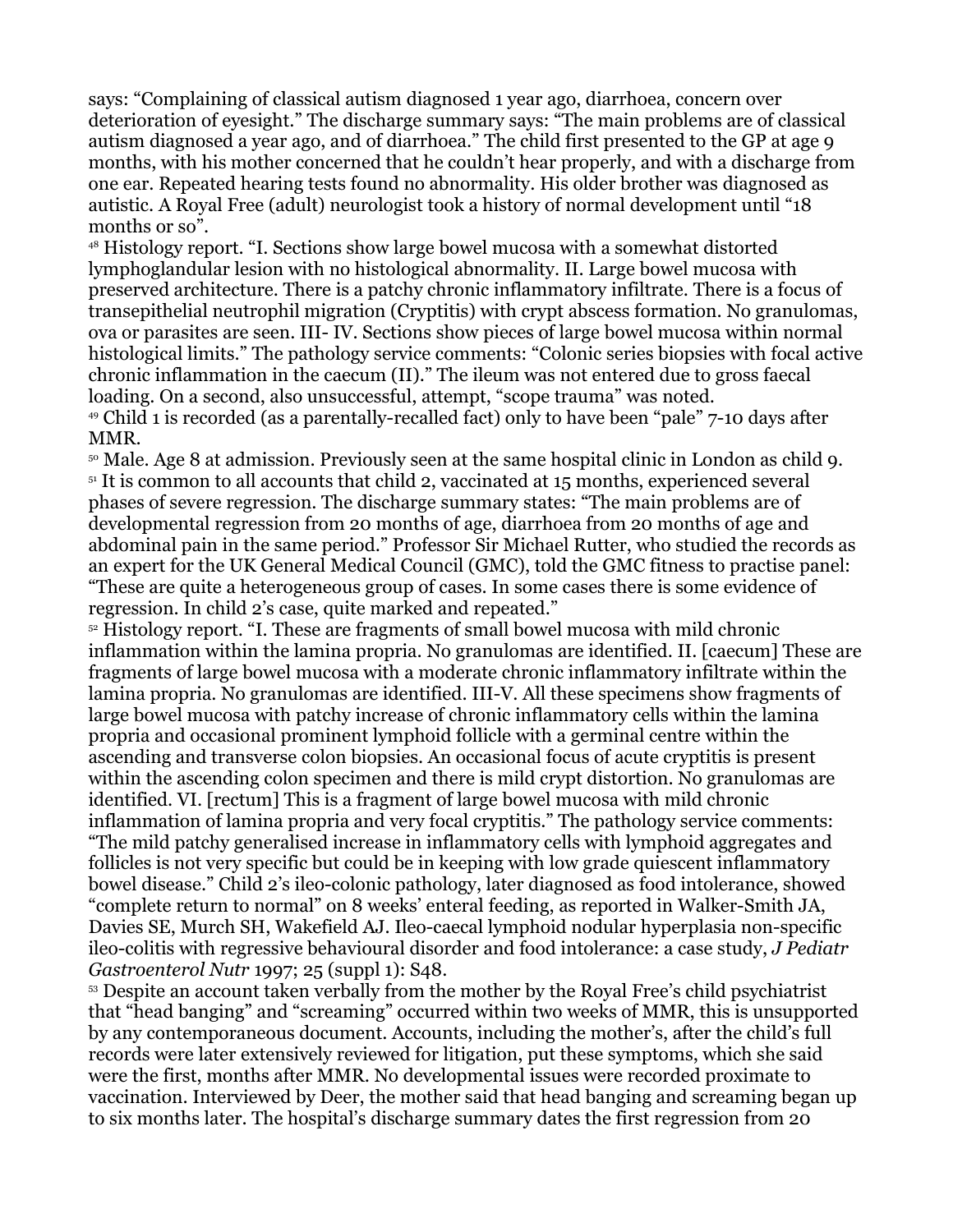months. This boy was born on 29 July 1988. The first GP record suggesting possible parental concern over the vaccine was made on 2 November 1994: "Nil obvious re MMR story." <sup>54</sup> Male. Age 6½ at admission.

<span id="page-7-1"></span><span id="page-7-0"></span><sup>55</sup> According to records, child 3's development was delayed from a very early age. A consultant letter, written when the boy was almost 3 years old, summarised the history. "He walked at 13 months of age and used 2-3 words of speech until he was 18 months when this left him. He now has lots of unintelligible babble and appears to understand at one word level."

<span id="page-7-2"></span><sup>56</sup> Histology report. "I. Shows small bowel mucosa with an increase in intra-epithelial small lymphocytes, but no architectural abnormality. II. Shows small bowel mucosa with prominent lymphoid follicles. III-VII. Each show large bowel-type mucosa within normal histological limits." The pathology service comments: "Mild inflammatory and reactive changes in the small bowel samples, of uncertain significance on morphological grounds alone. No microbes or granulomas identified in any of these samples."

<span id="page-7-3"></span><sup>57</sup> After contact with the JABS anti-MMR group, and making an application for legal aid to sue vaccine manufacturers, the parents said that problems started "within three days" of vaccination. There is no confirmation of this. Records indicate that child 3, vaccinated with MMR at 14 months, never had a vocabulary of more than 2-3 words, which were said to have been lost at around age 18 months.

<span id="page-7-4"></span><sup>58</sup> Male. Age 9½ at admission. From the same GP practice as child 8.

<span id="page-7-5"></span><sup>59</sup> It was the mother's stated impression that child 4 regressed. This was not adopted by doctors, although one notes "I think his general behaviour seems increasingly abnormal." A history says child 4 crawled at 14 months and walked at 18 months.

<span id="page-7-6"></span><sup>60</sup> Histology report. "I. Small bowel type mucosa with a lymphoid follicle. II-VII. Large bowel mucosa, some with attached muscularis mucosae, with no evidence of architectural distortion or increase in inflammatory cells in the lamina propria. Lymphoid follicles with germinal centres are present in many of the biopsies. No cryptitis or crypt abscesses are seen. The surface epithelium appears intact. No granulomas, ova or parasites are seen." The pathology service comments: "Large bowel series with terminal ileum, with no histopathological abnormality."

<span id="page-7-7"></span><sup>61</sup> Multiple concerns of the parents and doctors over child 4's development are documented before he received MMR. These include "developmental delay", "general delay" and restricted vocabulary. The boy's mother had persistent concerns that he was "deaf", and there were also "concerns over his head and appearance".

<span id="page-7-8"></span> $62$  Male. Age  $7\frac{1}{2}$  at admission.

<span id="page-7-9"></span><sup>63</sup> Contemporaneous records neither confirm nor disprove whether child 5's autism could be described as regressive, although a Royal Free record from 2001 describes him as having a diagnosis of regressive autism. There was no record of any such diagnosis before or during his admission for the study.

<span id="page-7-10"></span><sup>64</sup> Histology report. "Specimen I consists of fragments of small intestinal mucosa which includes lymphoid follicles but which is without pathological abnormality. Specimens II, III and IV are large bowel mucosa fragments with normal crypt architecture. There is at best a minimal increase in chronic inflammatory cells within the superficial lamina propria. No active inflammation is seen. Specimens III and IV show minor crypt architecture distortion, including occasional bifid forms. Paneth cell metaplasia is not seen. No excess chronic inflammatory cells are seen. A very occasional polymorph is seen within surface crypt epithelium. No ova, granulomas or parasites are seen in any of these biopsies." The pathology service comments: "Large bowel series; minor changes the significance of which are uncertain but do not amount to the diagnosis of inflammatory bowel disease." Also of interest: child 5 was reported by endoscopist and *Lancet* co-author Simon Murch as *not* having ileal lymphoid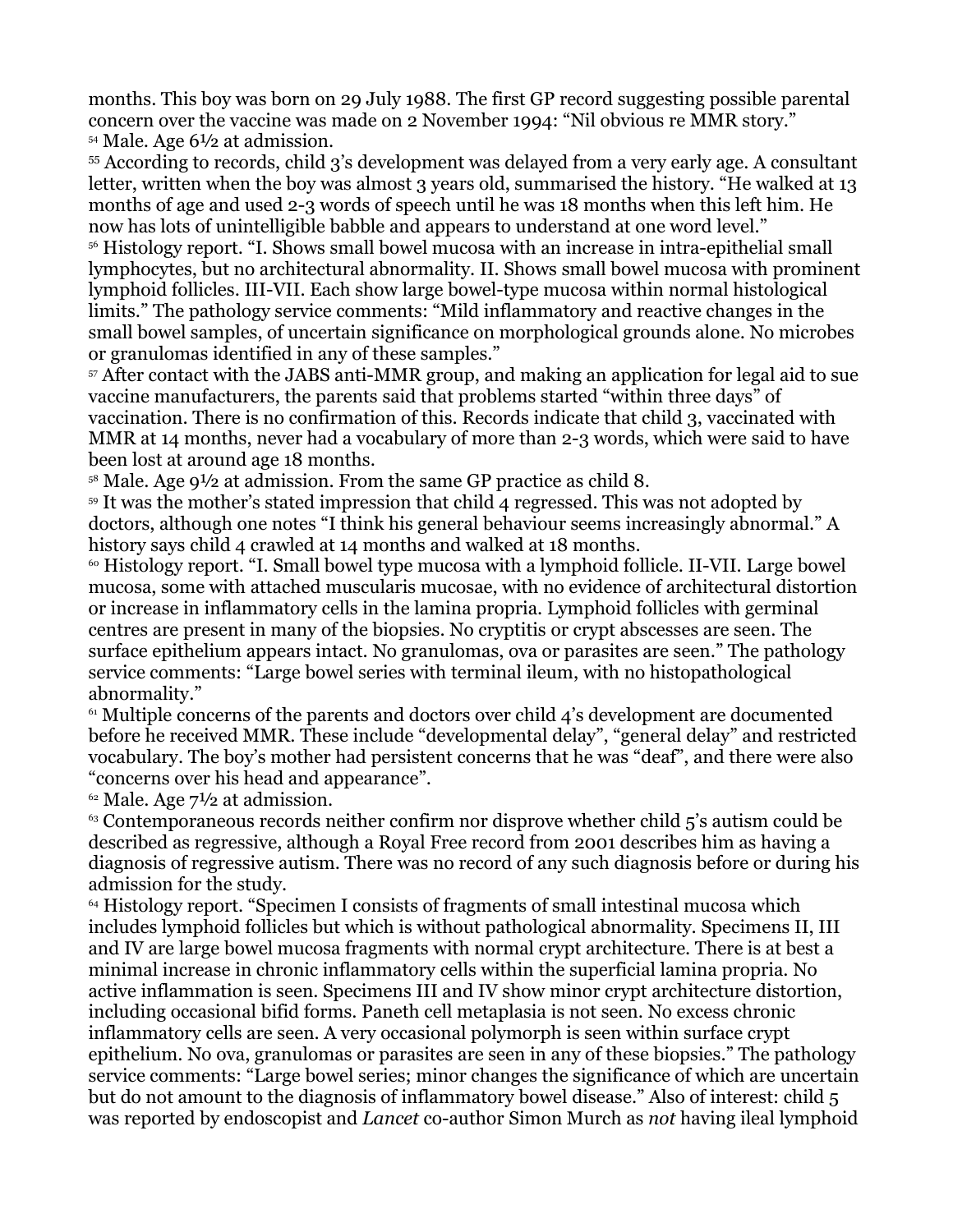hyperplasia, but the published *Lancet* paper said that he *did* have this.

<span id="page-8-0"></span> $65$  No claim is made that behavioural symptoms were proximate to vaccination. Child  $5$  was admitted to hospital with generalized convulsions at age 11 months. He received MMR at 16 months.

<span id="page-8-1"></span> $66$  Male. Age 4½ at admission. Brother of child 7.

<span id="page-8-2"></span><sup>67</sup> Child 6 was admitted following a specialist assessment and a diagnosis of Asperger's syndrome, which is distinct from autism under the DSMIV classification, stated in the paper to have been used for assessments, and is not recognised as a regressive disorder. This diagnosis is adopted at the Royal Free, where none of the 12 children underwent appropriate neuropsychiatric assessment for the diagnosis of a developmental disorder.

<span id="page-8-3"></span><sup>68</sup> Histology report. "I. Sections show pieces of small intestinal type mucosa with normal villous architecture and a piece of probable ileocaecal mucosa with prominent reactive lymphoid follicles and a mild focal cryptitis. No granulomas or parasites are seen. II-V. Sections show large bowel mucosa, some with attached muscularis mucosa, with prominent lymphoid follicles. There is a mild patchy increase in inflammatory cells in the lamina propria with focal cryptitis but no crypt abscess formation. There is mild architectural distortion with focal irregularity of the surface epithelium. No granulomas or pathogens are identified." The pathology service comments: "Colonic series with a mild histologically non-specific proctocolitis."

<span id="page-8-4"></span><sup>69</sup> No contemporaneous record confirms any such temporal link. Child 6 received MMR on 15 June 1993. Among other things, a GP record three months previously, dated 18 March 1993, documents an admission to hospital following a febrile convulsion, with florid measles rash. The onset of behavioural symptoms within 1 week of MMR, reported in the *Lancet*, was apparently derived by Walker-Smith from the assertion of the mother, a former JABS activist and litigant against the vaccine's manufacturer. A Royal Free discharge letter reported: "Mum gave a history in [child 6] of changes in social interaction following on immediately from his MMR vaccination." Wakefield reported in the *Lancet* that both this boy and his brother had "gaze avoidance" after MMR, but no medical record was produced to any such effect. Her GP himself the father of a child with autism - told the GMC panel of his worries over the mother's reliability. He said he was "getting increasingly concerned about the amount of intervention" that she was requesting, and that he felt her demands were "detrimental to the health of her children". He said that "she did vary her histories from time to time" and that: "It was difficult to be certain what she was telling different professionals. There was a history of her consulting several professionals for one problem and then take the answer she required." With regard to a medicine, he said: "I think it is very difficult to be consistent in my answering in the sense that she was a very confusing person and the story would vary between consultations. It was difficult to a get a consistent pattern. At times she would say it is fantastic and made a huge difference, then a week later it would be a different story."

<span id="page-8-5"></span><sup>70</sup> Male. Age  $2^{1/2}$  at admission. Brother of child 6.

<span id="page-8-6"></span> $\alpha$ <sup>1</sup> Child 7 was not diagnosed with autism, before, during or after admission to the Royal Free. He would later be diagnosed with pathological demand avoidance syndrome. His GP referred him to the project on grounds that his brother, child 6, was enrolled, and because child 7 had an established history of epileptic fits - beginning prior to vaccination - which the GP (for both boys) thought might make him eligible for Wakefield's study.

<span id="page-8-7"></span><sup>72</sup> Histology report. "I-II. Two pieces of small intestinal type mucosa with essentially normal villous architecture. There is no increase in inflammatory cells in the lamina propria or in intraepithelial lymphocytes. Part of a lymphoid follicle is included. No parasites or granulomas are identified. III-IV. Sections from all sites show large bowel mucosa with no abnormality of crypt architecture or significant increase in inflammatory cells in the lamina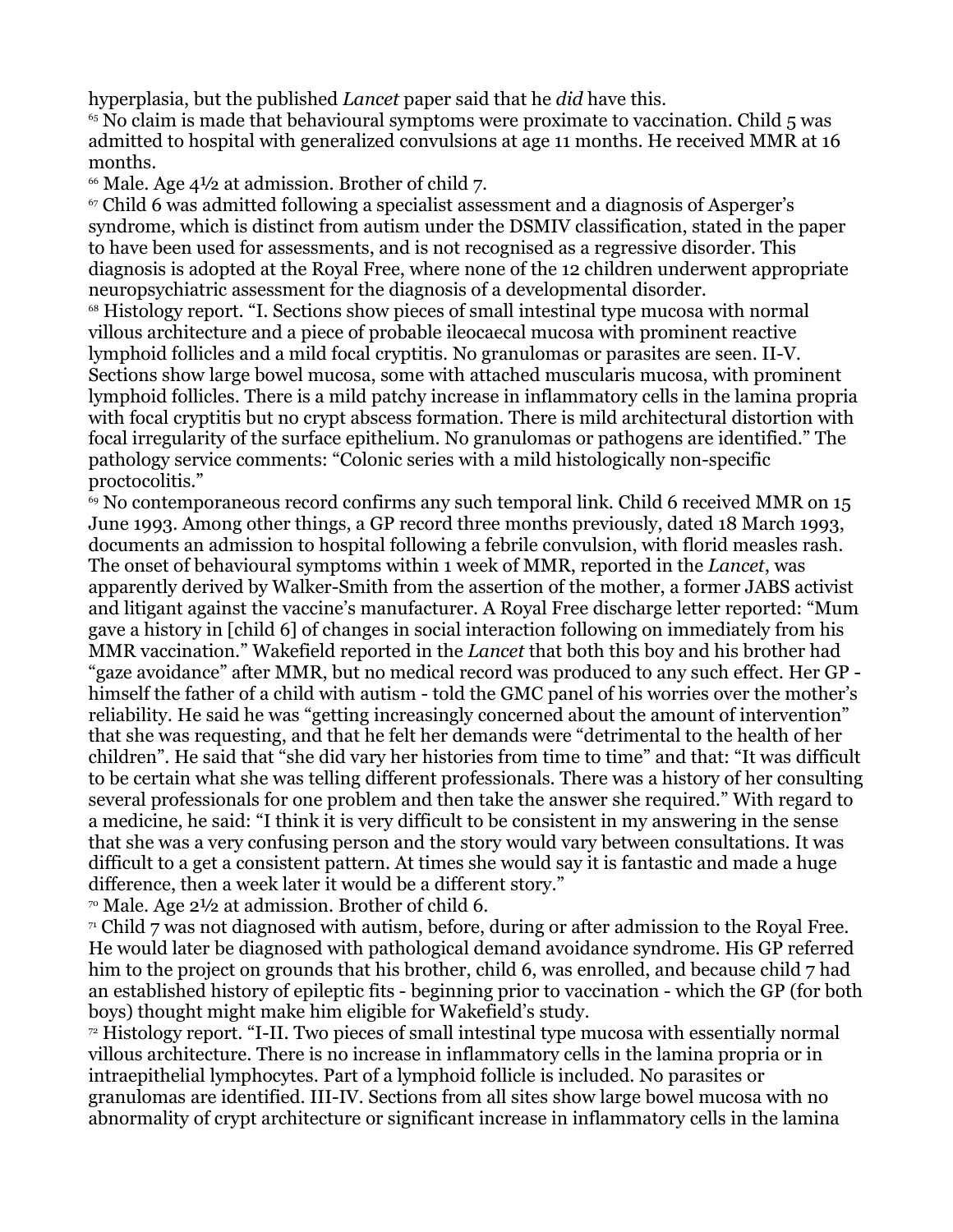propria. Some of the biopsies contain lymphoid follicles. No

granulomas or parasites are seen." The pathology service comments: "Small bowel biopsy and large bowel series without significant histological abnormality."

<span id="page-9-0"></span> $73$  Child 7 was not "normal" prior to MMR, as the paper stated for all 12 children, having already suffered reported epileptic fits and a "history of complex seizures". He was reported, before MMR, with "dragging" of one leg, apparent breath-holding spells, an incident involving loss of consciousness for 20 minutes and abnormal EEG results. He had been prescribed sodium valporate for his fits. A fit-like episode is recorded to have been reported by the mother after MMR, but such episodes also occurred before. Wakefield reported in the *Lancet* that the child, and his brother, suffered "gaze avoidance" immediately after MMR, but no record was produced to the GMC of such a phenomenon. The GP's records showed difficulties with the mother, including an incident where a health visitor had noted "numerous medical presentations on somewhat dubious grounds". Difficulties between the mother and the local hospital and also with the Royal Free were reported.

<span id="page-9-1"></span><sup>74</sup> Female. Age  $3^{1/2}$  at admission. From the same GP practice as child 4.

<span id="page-9-2"></span> $\frac{75}{10}$  No claim is made that child 8 - the only girl - had regressive autism. She left the Royal Free without any developmental diagnosis. She was seen by the Royal Free's child psychiatrist, Mark Berelowitz, who was "left wondering whether in fact she had post vaccination encephalitis rather than anything more complicated than that". This was not a diagnosis, however, and the child was not seen at the hospital by a developmental paediatrician. <sup>76</sup> Histology report. "I. These are both fragments of poorly orientated, but normal small bowel mucosa. A lymphoid reactive centre is seen in each sample. II-IV. These are all pieces of normal colonic type mucosa containing occasional lymphoid aggregates. Minimal inflammatory changes may be the result of operative artefact."

<span id="page-9-4"></span><span id="page-9-3"></span> $\pi$  Child 8 was not developmentally normal prior to MMR, and she showed "behavioural" symptoms" before vaccination. The GP warned Wakefield at referral that the girl's hospital and primary care doctors had concerns about her some months before vaccination. She was globally delayed. She had a documented febrile convulsion two weeks after her MMR, in the reported context of a diarrhoeal illness. Records suggest a possible regressive episode, involving the loss of the 2-3 words she had by then vocalised - an abnormally small vocabulary for her age - but the time-frame after the febrile convulsion is unclear.

<span id="page-9-5"></span><sup>78</sup> Male. Age 6 at admission. From the island of Jersey. Previously seen at the same hospital clinic in London as child 2.

<span id="page-9-6"></span><sup>79</sup> No claim is made that child 9 had regressive autism.

<span id="page-9-7"></span>80 Histology report. "I. Small bowel mucosa showing no histological abnormality. II-VII. Large bowel mucosa showing prominent lymphoid follicles but no histological abnormality."

<span id="page-9-8"></span><sup>81</sup> No claim is made that the first behavioural symptom was proximate to vaccination.

<span id="page-9-9"></span><sup>82</sup> Male. Age 4 at admission.

<span id="page-9-10"></span><sup>83</sup> No claim is made that child 10 had regressive autism. A local report refers to a severe speech and language disorder with some autistic features.

<span id="page-9-11"></span><sup>84</sup> Histology report. "I. The specimen consists of small bowel and have sampled a Peyer's patch. Where present, the overlying villae appear unremarkable. The lymphoid tissue shows reactive changes. Parasites and granulomas are not seen. II-VI. All these biopsies show large bowel mucosa with occasional isolated bifid glands. The inflammatory population is within normal limits. Parasites and granulomas are not seen." The pathology service comments: "No significant histological abnormality." A supplementary report was requested, following a weekly histology meeting with clinicians, and possibly with Wakefield. This said: "These biopsies have been reviewed following a clinicopathological meeting. The ileal biopsy shows confluent lymphoid aggregates within otherwise unremarkable small intestine. The large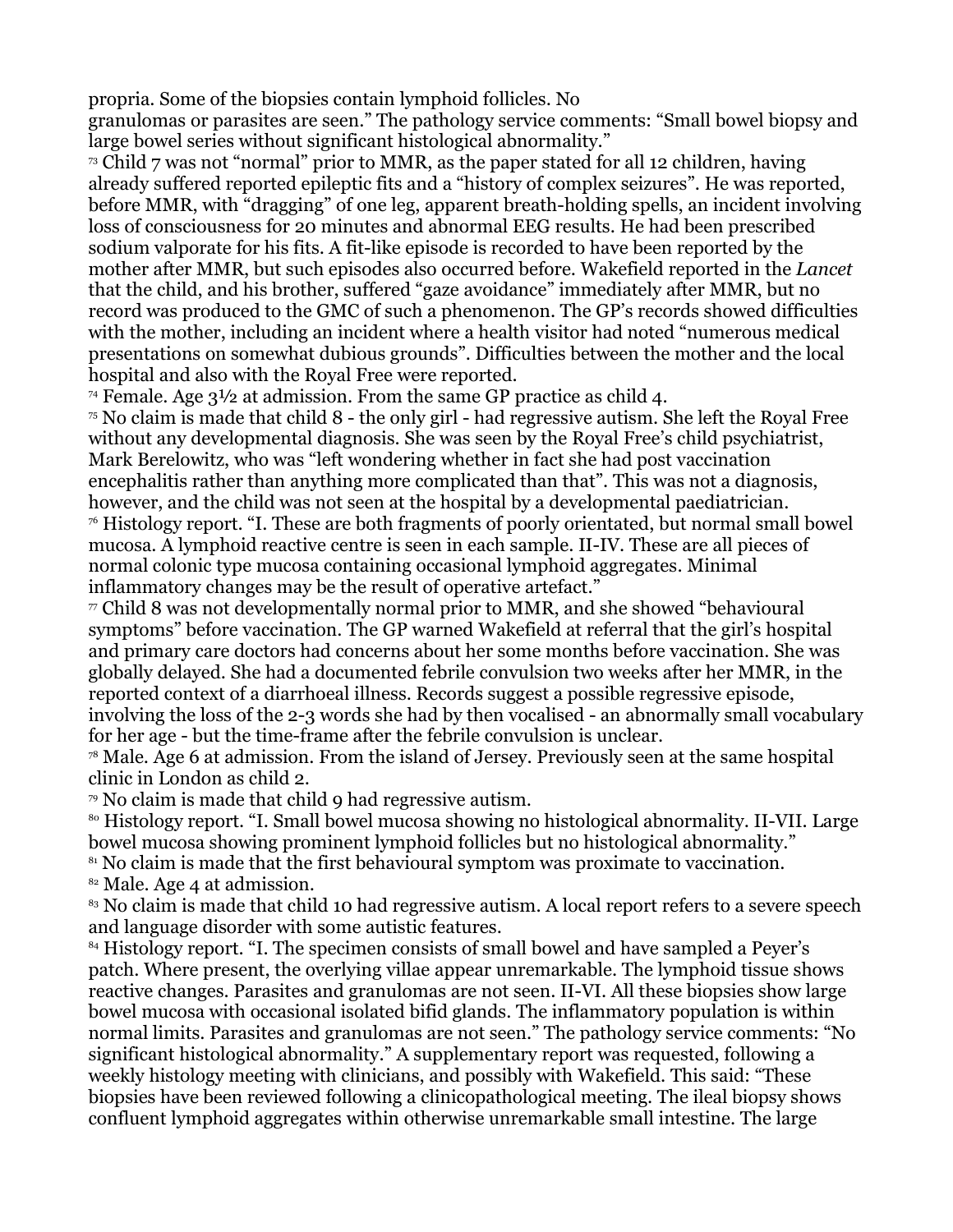bowel biopsies show a very subtle scattering of chronic inflammatory cells within the lamina propria. The superficial lamina propria contains focal nuclear debris and the surface epithelium appears slightly degenerate. No active inflammation is seen. More levels have been cut and no granulomas have been identified." The pathology service comments: "Minor abnormalities. ? Significance." Child 10's biopsies were also examined at another centre. Following the supply of samples to the University Hospital of Wales, Cardiff, Huw Jenkins, consultant paediatric gastroenterologist, wrote: "I've now had a chance to review 10's intestinal biopsies kindly sent down from the Royal Free hospital, and although there are lymphoid follicles present in the small intestine these are often regarded as a normal finding, and certainly our pathologists here would suggest that the colonic biopsies were within normal limits. Certainly they do not feel he has good evidence of gut inflammation in the biopsies."

<span id="page-10-0"></span><sup>85</sup> Child 10's developmental problems were reported to have begun with a viral infection, initially suspected to be rubella.

<span id="page-10-1"></span><sup>86</sup> Male. Age 5½ at admission. From California.

<span id="page-10-3"></span><span id="page-10-2"></span><sup>87</sup> Documentation is incomplete. As with other children in the series, child 11 does not appear to have been neuropsychiatrically assessed at the Royal Free, which had no department for child development and no paediatric neurologist. The hospital discharge summary refers to "autism", and the father recalls a diagnoses in California that his son was "autistic". According to the father, the boy never started to talk at an appropriate age. "Speech didn't come in," he said. "My wife thought about having another kid, and she said, 'No I'm going to wait till he starts speaking.' Even at age 2, no speech." Child 11 received MMR at 14 months. <sup>88</sup> Discharge summary. "Histology of biopsies taken during this procedure demonstrated a lymphoid fragment within the terminal ileum. The caecal biopsy demonstrated a mild increase of lymphoid cells within the lamina propria and an occasional pigmented macrophage. Further sections throughout the colon showed prominent pigmented macrophages within the lamina propria. These did not stain for haemocyderin and therefore have an appearance suggestive of mild melanosis coli. The rectal biopsy contained two lymphoid aggregates and also showed occasional pigmented macrophages but there was no other histopathological features." Barium meal and follow-through: "No inflammatory process affecting the colon was demonstrated." Child 11 was not reviewed by the GMC panel, apparently because the records could not be located. This document was signed by David Casson, then senior paediatric registrar and *Lancet* co-author. The histology report is not available. However, evidence presented in the cases of the other children showed that histology reporting in Casson's discharge summaries closely followed the text of the pathology service reports. Melanosis coli, confirmed at a clinico-pathological meeting, generally indicates possible chronic laxative use, but was not reported in the *Lancet* paper. <sup>89</sup> The incident reported at the time of the alleged "first behavioural symptom" was a chest infection. According to the discharge summary, the parents first noticed what they felt was a gradual deterioration in their son about a month before he received MMR.

<span id="page-10-6"></span><span id="page-10-5"></span><span id="page-10-4"></span><sup>90</sup> Male. Age 6 at admission. Previously seen at the same hospital as child 6 and child 7. <sup>91</sup> No autism diagnosis was made, and no evidence adduced that this child suffered developmental regression. The diagnosis at admission was "an impairment in respect of language," given by Gillian Baird at the specialist developmental unit at Guy's hospital, London. Michael Rutter, for the GMC, said in evidence to the fitness to practise panel that there was "no evidence that I could identify" in the child's examined records indicating any significant regressive element in his disorder.

<span id="page-10-7"></span><sup>92</sup> Histology report. "I-IV. Pieces of large bowel mucosa including lymphoid follicles with germinal centres. There is no architectural abnormality and no increase in inflammatory cells